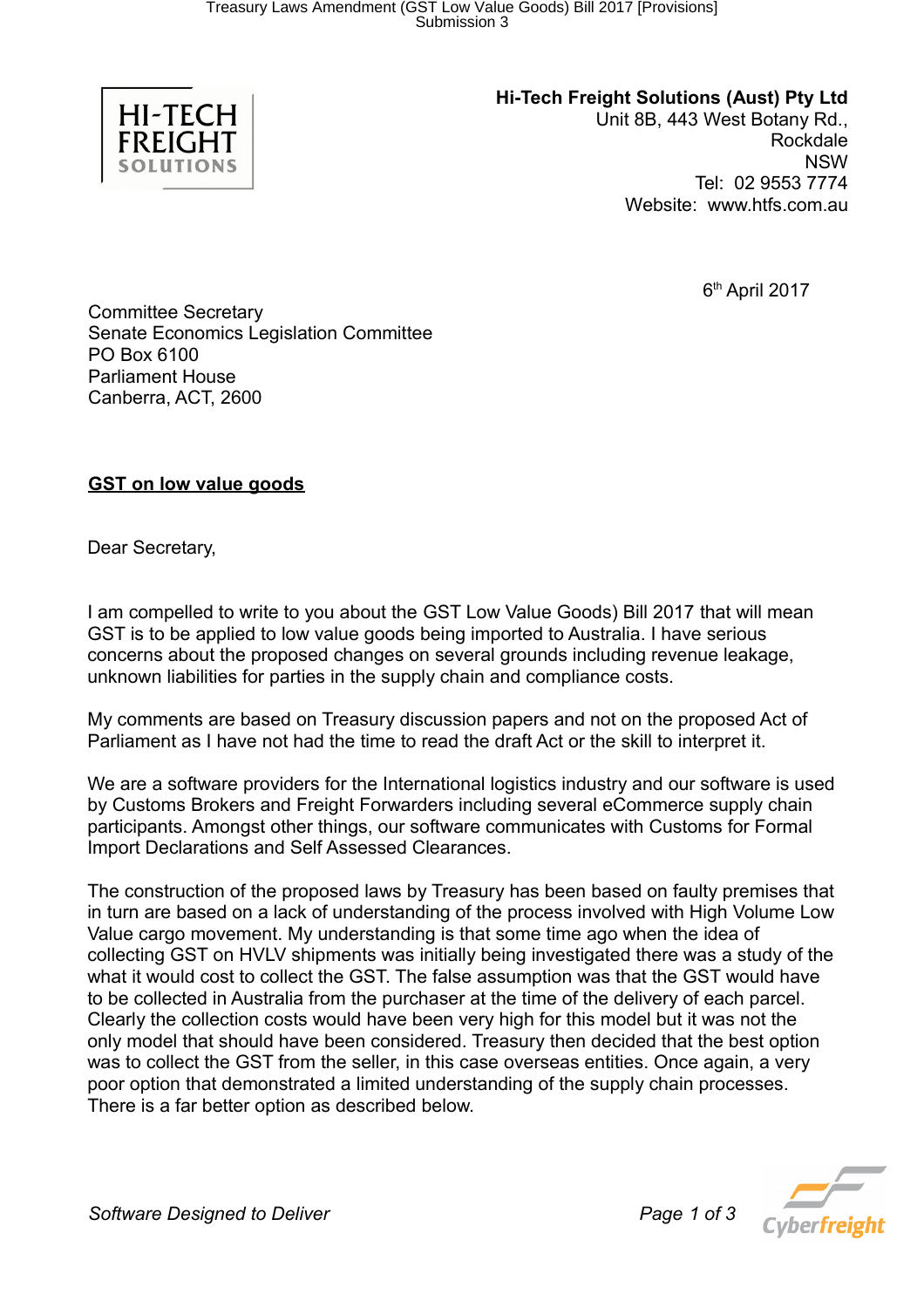Firstly, I will provide a brief overview of the supply chain process relating to international HVLV shipments. A typical HVLV shipment involves many items in one shipment, in some cases over 10,000 items. All of the items have a consignment note (equivalent of a House Bill) associated with them. Individual parcels are no shipped separately. They are consolidated into a single shipment with a single Master Airway Bill (MAWB) for the international leg of the cargo movement. Currently a Cargo Report (electronic message) is sent to Customs before the cargo arrives in Australia. For each item that is valued at A\$1,000 or below they are processed as a Self Assessed Clearance (SAC) rather than as Formal Import Declaration (FID). Once quarantine, health and security issues have been dealt with then the goods are cleared for delivery and they move on to the local courier (e.g. Australia Post) for delivery to the purchaser.

My proposal is that the GST is collected with the SAC Cargo Report as one payment for the whole shipment. The total value of all the goods in the whole shipment is known so simply apply GST and collect one payment from the freight forwarder at the border. One transaction only. As with FIDs, the goods would not be released until the GST had been paid. The result is 100% revenue collection and a simple system with low compliance costs. The GST would be collected by the seller of the goods as happens now for many other countries. The seller's software will collect delivery details that include the delivery country hence the software can easily add Australian GST to the payment. The seller simply gets a total of GST for the whole consolidated shipment and submits this single amount to the Australian freight forwarder. The Australian freight forwarder then makes a single payment to Customs with the import Cargo Report.

Businesses can claim back on BAS where required using the SAC entry print for BAS claim.

The Treasury proposal requires the ATO to collect the GST from the overseas sellers. Overseas sellers will be required to register and obtain a Vendor ID. The Vendor ID and importer ABN will be new data elements for the import Cargo Report. My understanding is that there will not be a way of validating the Vendor ID so what is the point of it? If it becomes mandatory in the future then we have the prospect of cargo being held at the border due to complex bureaucracy and commercial dealings (especially if other participants in the supply chain are roped into the GST collection).

If the GST is to be collected from the overseas sellers then it will be very difficult to enforce compliance. There is a significant risk of revenue leakage. There was a proposal in the discussion papers for other participants in the supply chain to be held liable for the GST if the GST could not be collected from the seller. If this is still the case then there is a huge and unfair risk for freight forwarders, air lines and local couriers.